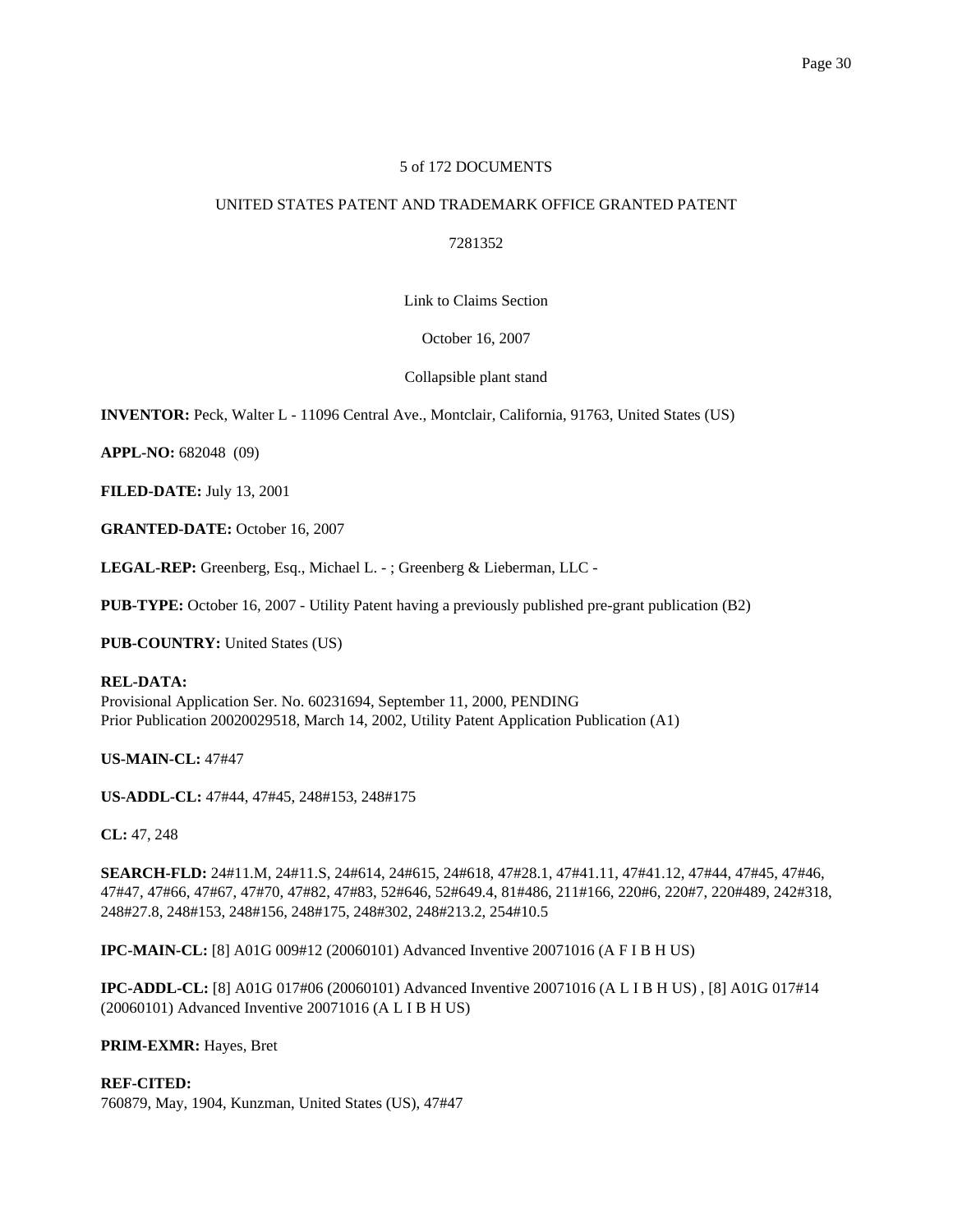903986, November, 1908, Klahn et al., United States (US), 47#47 2051596, August, 1936, Harbaugh, United States (US), 47#29.5 3397485, August, 1968, Peterson, United States (US), 47#47 3627242, December, 1971, Vandermast, United States (US), 248#97 4019280, April, 1977, Summers, United States (US), 47#45 4503636, March, 1985, Stuckey, United States (US), 47#44 5179799, January, 1993, Hillestad, United States (US), 47#45 5423148, June, 1995, Thornhill, United States (US), 47#58.1 5473839, December, 1995, Stidham, United States (US), 47#47 6453606, September, 2002, Shulman et al., United States (US), 47#47

#### **ENGLISH-ABST:**

A folding plant and vine supporter that has rings of different diameters which are attached to four identical vertical supports. When fully assembled, the rings are horizontal or situated perpendicular to the vertical supports. The vertical supports provide four equidistant focal points, which maintain the rings in a horizontal position. Each ring rests at a level along the vertical support. The ring with the smallest diameter is the lowermost ring or the ring closest to the ground. The ring with the largest diameter is the uppermost ring or the ring furthest away from the ground. The rings increase in diameter as the distance from the ground increases. Each ring has a ridge around the inside circumference to stabilize the plant support in the assembled position. The rings resist upward movement.

**NO-OF-CLAIMS:** 1

**EXMPL-CLAIM:** 1

**NO-OF-FIGURES:** 3

**NO-DRWNG-PP:** 3

**PARENT-PAT-INFO:**

# CROSS REFERENCE TO RELATED APPLICATIONS

[0001]Priority is hereby claimed to provisional patent application No. 60/231,694 filed on Sep. 11, 2000.

# **SUMMARY:**

# BACKGROUND OF INVENTION

[0002]One of the most versatile tools in gardening is plant stands, which are easy to assemble, and tough enough to provide adequate support to a plant throughout the growing season. There are existing plant supports on the market that support vines in a vertical fashion, but as will be shown; none meet all the needs of avid gardeners. Many existing art, are intended only for use with a potted plant, and would not function as a support for earth embedded plants. Existent are many tie off methods, in which the vine is tied to a stake or pole. An obvious problem with this method exists in the possibility of cutting off chloroform flow to the ends of the plant that is tied, thereby, cutting down production of the plant, and possibly killing the plant all together. The tie off methods also do not give the support and protection, as do enclosure supports. Additionally many existing enclosure supports are not collapsible, and are not intended to last more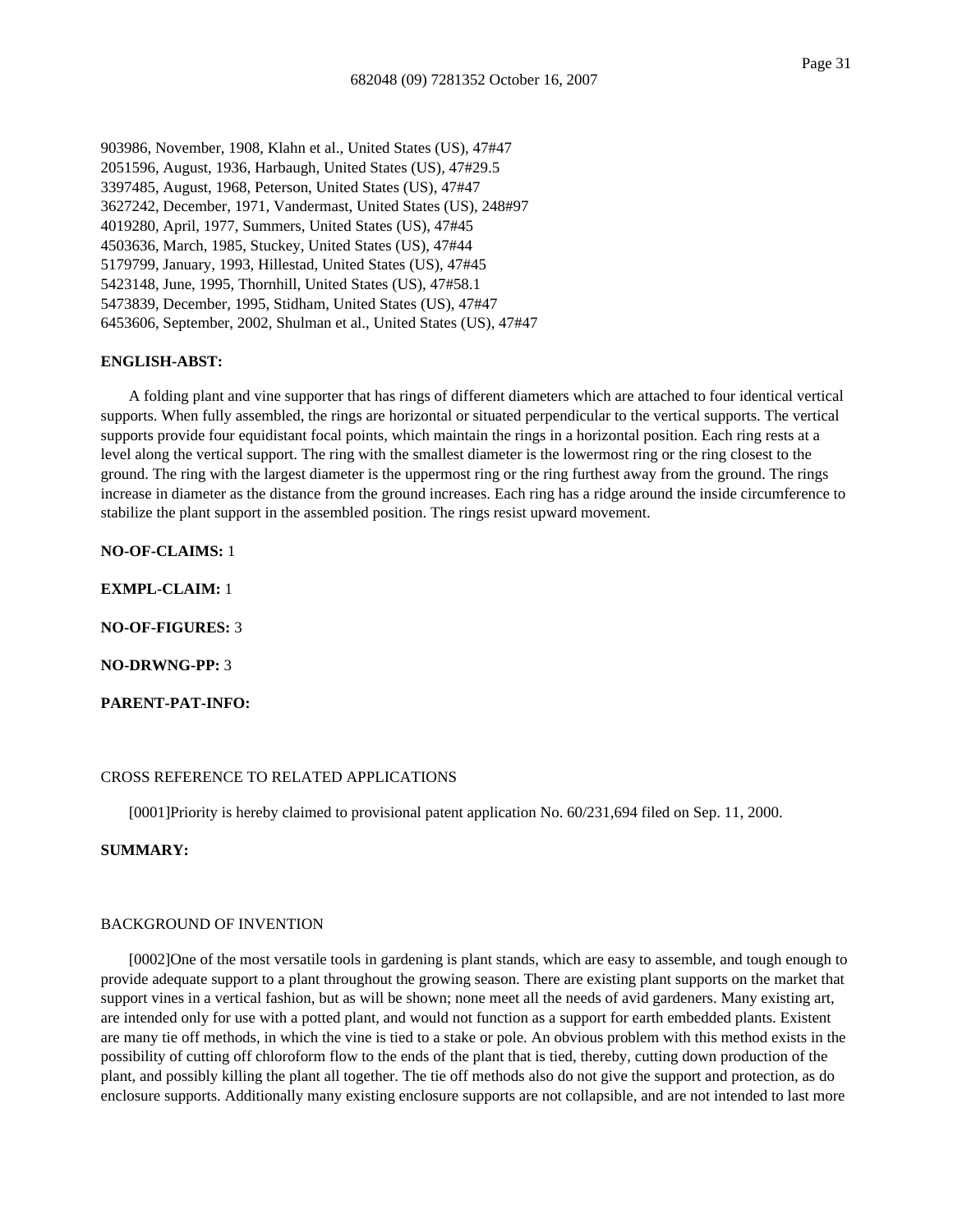than one growing season.

[0003]U.S. Pat. No. 4,026,068 issued to Tepper on May 31, 1977 shows a tomato support stand. Tepper's invention is unlike the present invention because it is not conical; in shape, does not have rings as a support to the vines, and is not collapsible.

[0004]U.S. Pat. No. 4,519,162 issued to Stuckey on May 28, 1985 shows a vertical plant support with horizontal hoops. Stuckey's invention is unlike the present invention because it has only one vertical support, the rings are of the same diameter, it is made of steel, and it is not collapsible.

[0005]U.S. Pat. No. 4,631,861 issued to Wuthrich on Dec. 30, 1986 shows a combination pot and trellis. Wuthrich's invention is unlike the present invention because it is a planting pot with attached trellis, is not collapsible, and is not functional as a separate trellis for plants embedded in the earth.

[0006]U.S. Pat. No. 4,860,489 issued to Bork on Aug. 29, 1989 shows an adjustable plant support. Bork's invention is unlike the present invention because there are two pole supports and a spiral internal member, instead of several separate rings, the spiral member is the same diameter throughout Bork's invention, and it is not conical in shape.

[0007]U.S. Pat. No. 4,914,857 issued to Dodgen on Apr. 10, 1990 shows a tomato vine-supporting device. Dodgen's invention is unlike the present invention because it is not conical, is not collapsible, and has an exterior ring that circumscribes the invention while hanging on hook extensions.

[0008]U.S. Pat. No. 760,789 issued to Kunzman on May 24, 1904 shows a plant support. Kunzman's invention is unlike the present invention because it is not conical in shape, the rings are not one congruous piece, and the rings are of the same diameter to one another.

[0009]U.S. Pat. No. 5,323,559 issued to Allman on Jun. 28, 1994 shows a collapsible plant support. Allman's invention is unlike the present invention because it is not conical in shape, has polygonal rings, instead of circular rings, and the polygonal members are all of the same diameter to one another.

[0010]U.S. Pat. No. 5,440,834 issued to Kleinert on Aug. 15, 1995 shows a single fastener plant support ring for use with a T-shaped upright post. Kleinert's invention is unlike the present invention because, it has a single ring attachment, is not collapsible, is not conical in shape, and does not provide a plurality of support points.

[0011]U.S. Pat. No. 5,450,691 issued to Christie, et al. on Sep. 19, 1995 shows a support for plants and the like. Christie's invention is unlike the present invention, because it has a ring attachment at the uppermost point that is not congruous with other rings, it is not collapsible, and although it is conical in shape the lesser diameter is intended to be at the top of the invention instead of the base as in the present invention.

[0012]U.S. Pat. No. 5,544,446 issued to Benson on Aug. 13, 1996 shows a collapsible and adjustable plant support and protector. Benson's invention is unlike the present invention because it is a polygonal enclosure for plants, does not have a conical shape, does not have rings increasing in diameter and is not intended as a vine support, but rather a pen enclosure for a variety of plants.

[0013]U.S. Pat. No. 5,595,019 issued to Foreman on Jan. 21, 1997 shows a plant support. Foreman's invention is unlike the present invention because it has a center support that protrudes from the ground, there is a larger gap in the center region between the two middle rings of the support, and it is not collapsible in nature.

[0014]Therefore a need has been established for a conical support for vines, and the like, that is collapsible, and embeds in the earth.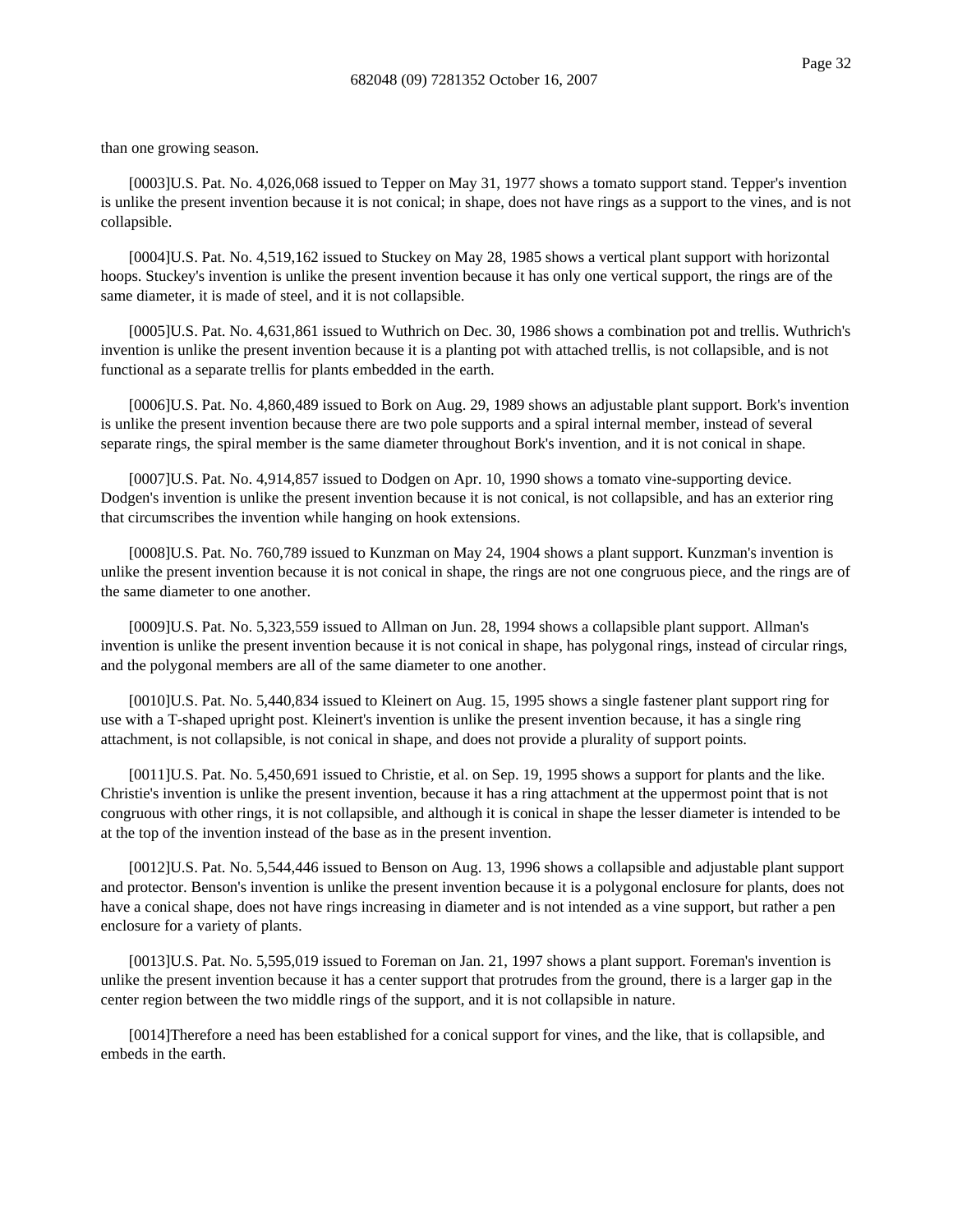#### SUMMARY OF INVENTION

[0015]The present invention is a folding plant and vine supporter. It has rings of different diameters that are attached to four identical vertical supports. When fully assembled, the rings are horizontal or situated perpendicular to the vertical supports. The vertical supports provide four equidistant focal points that maintain the rings in a horizontal position. Each ring rests at a level along the vertical support. The ring with the smallest diameter is the lowermost ring or the ring closest to the ground. The ring With the largest diameter is the uppermost ring or the ring furthest away from the ground. The rings increase in diameter as the distance from the ground increases.

[0016]Each ring has a ridge around the inside circumference to stabilize the plant support in the assembled position. The rings resist upward movement.

[0017]Each vertical support has a depression or retaining joint that retains or houses an edge of a ring. Each vertical support has depression sites at various levels along its length for each ring.

[0018]To fully assemble the invention, the rings are snapped into the depression sites. The vertical supports are positioned at four equidistant points along the circumference of the rings, which maintains the horizontal integrity of the rings.

[0019]Each vertical support fans out at an angle that accommodates the increasing diameter of each ring. The lower end of the vertical support has a wide base for plants, which adds stability to the stand. The lower end of each vertical support has a bend and a short horizontal component with another bend and a short vertical component. The short vertical component is the portion of the stand that is inserted into the ground. The short vertical component ends in a point that facilitates placement of the stand into the ground. Placing pressure on the short horizontal component also facilitates placement of the stand into the ground. The stand can be inserted into the ground to a depth of at least 4.5 inches. The short horizontal and short vertical components reduce toppling and increase lateral stability.

[0020]To collapse the stand, the vertical supports are pulled together. The vertical supports slide along the rings until each support is touching or is adjacent to the other. This reduces the four focal points needed for horizontal integrity of the rings to one focal point. With one focal point, each ring folds downward while remaining attached to the vertical supports through the depression sites. The collapsed stand is compact or smaller in size making for easy storage. The collapsed stand is also easier to carry around.

[0021]The plant stand is made of a durable plastic, which resists bending, breaking, and outdoor elements. This stand will not rust and is built to last.

[0022]Accordingly, it is the object of this invention to provide a plant stand that reduces toppling of a plant or vine. Further, it is the object of this invention to provide a collapsible plant stand. Also, it is the object of this invention to provide a stand, which folds and stores easily. It is also the object of the invention to provide a durable stand that is recyclable.

### **DRWDESC:**

### BRIEF DESCRIPTION OF DRAWINGS

[0023]FIG. 1 shows a side view of the present invention as fully assembled.

[0024]FIG. 2 shows a top view of the present invention.

[0025]FIG. 3 shows the connection of the lowermost ring and the fourth vertical support of the present invention.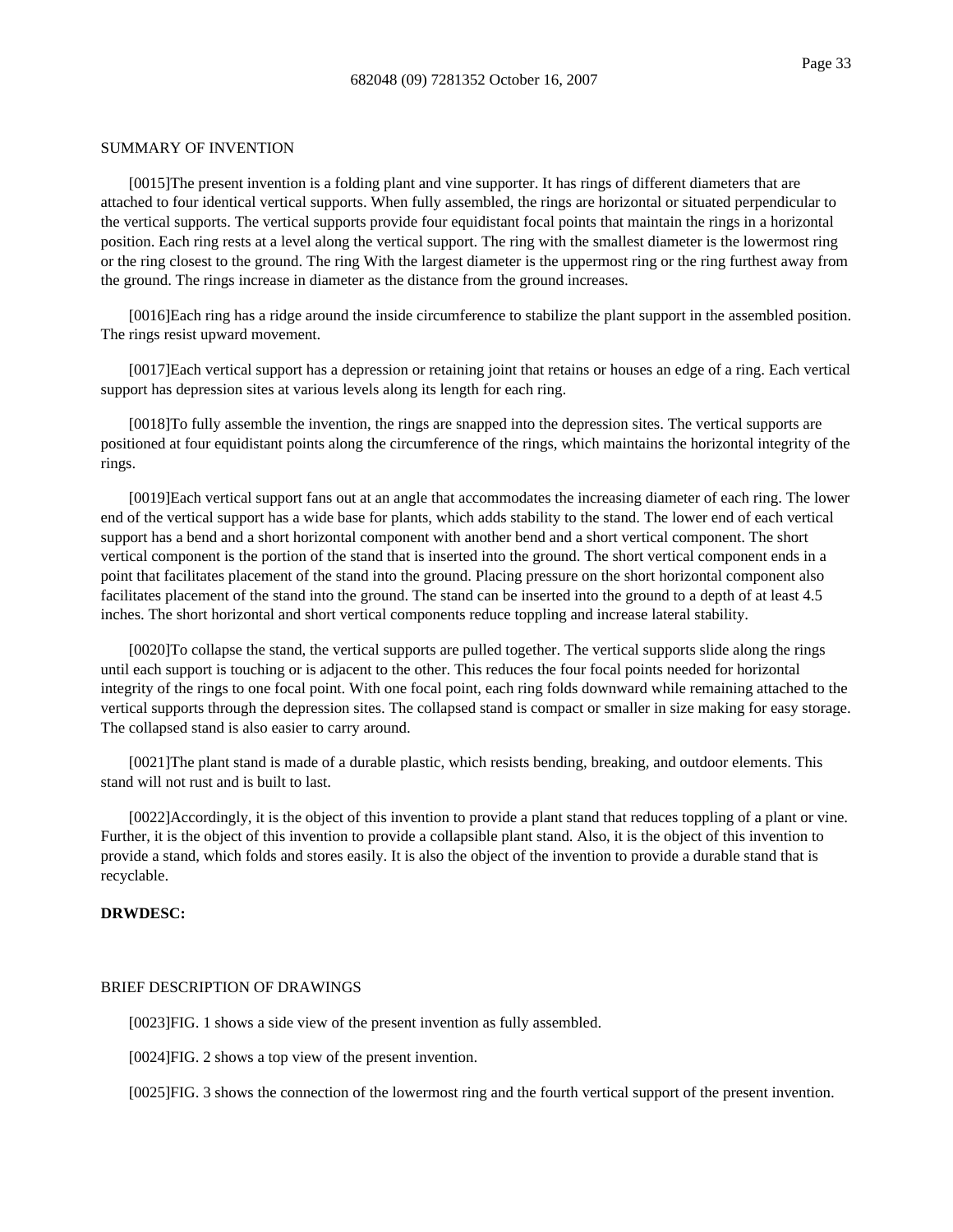#### **DETDESC:**

# DETAILED DESCRIPTION

[0026]The present invention (10) is a collapsible plant stand. It has four vertical supports (20,30,40,50) and concentric rings (60, 70, 80,90). The four vertical supports (20,30, 40,50) have insertion points (25,35,45,55) for insertion of the present invention (10) to the ground (not shown). There are four bends (22,32,42, 52 not shown) in each of the vertical supports (20,30,40,50) to stabilize the supports in the ground (not shown). The four concentric rings (60, 70, 80,90) have connection points (65,75,85,95) to connect to four vertical supports (20,30,40,50).

[0027]FIG. 1 shows the present invention (10) fully assembled. The first vertical support (20) has a first bend (22) and first insertion point (25). The first vertical support (20) inserts into the earth with first insertion point (25) further stabilized with first bend (22). The first bend (22) is the lowest point of the present invention (10) on the exterior of the ground (not shown). The first bend (22) acts as a flat upon which the first vertical support (20) can rest, and acts as a stabilizer for the present invention from wind, or other forces of nature. The first insertion point (25) is long enough to steadily hold the present invention (10) in place to keep the support from encroaching on the plant.

[0028]The first vertical support (20) has first set of connection points (65,75,85,95) for the four concentric rings to attach to the first vertical support (20). The first concentric ring (60) connects to the first vertical support (20) at first connection point (65), the means to be explained later. The second concentric ring (70) attaches to first vertical support (20), at second connection point (75). The third concentric ring (80) attaches to the first vertical support (20) at third connection point (85). The fourth concentric ring (90) attaches to the first vertical support (20) at fourth connection point (95). The four concentric rings (60,70,80,90) are attached by permanent means to first vertical support (20) at the four connection points (65,75,85,95 respectively). This allows for easy storage and collapsing of the present invention (10). The four concentric rings (60,70,80,90) upon disassembly collapse flat against the first vertical support (20) to provide storage for the winter or when the planting season is over.

[0029]The second vertical support (30) attaches to the four concentric rings (60,70,80,90) at second set of connection points (67,77,87,97). The second set of connection points (67,77,87,97) creates a removable attachment for the four concentric rings (60,70,80,90). The third vertical support (40) has a third set of connection points (69,79,89,99) that create a removable attachment for the four concentric rings (60,70,80,90). Additionally the fourth vertical support (50) has a fourth set of connection points (63,73,83,93) for the four concentric rings (60,70,80,90).

[0030]FIG. 2 shows a top view of the present invention as fully assembled. As is shown, the four concentric rings (60,70,80,90) decease in diameter from the uppermost ring (90) to the lowermost ring (60). This decrease in diameter allows the vine like plants to climb and expand from the earth (not shown), yet still be confined in the present invention (10). The increase in diameter from the lowermost ring (60) to the uppermost ring (90) allows the vine plant to grow to its full potential while still giving support.

[0031]FIG. 3 shows a close up view of the connection of the lowermost ring (60), connecting the first ring (60) to the fourth vertical support (50) in a secure yet removable fashion. The fourth connection point (63) for the first ring (60) has as embodiments a ridge (61) on first ring (60). The ridge (61) communicates with the indentation (54) in fourth vertical support (50). The fourth vertical support (50) has a curve (56) to accommodate the indentation (54). As is shown, at the fourth connection point (63) the first ring (60) can be removed by turning the ridge (61) in a downward fashion to release the ridge (61) from the indentation (54). The ridge (61) holds the first ring (60) in the indentation (54) and keeps the first ring (60) from sliding or moving in the indentation (54). The ridge (61) allows the first ring (60) to be held in fixed yet removable fashion in ridge (54). It is to be understood that the second, third and fourth vertical supports (30, 40,50), have the same embodiments for hinge attachments on each of the four concentric rings (60,70,80,90), and FIG. 3 is only one embodiment of the like hinge attachments.